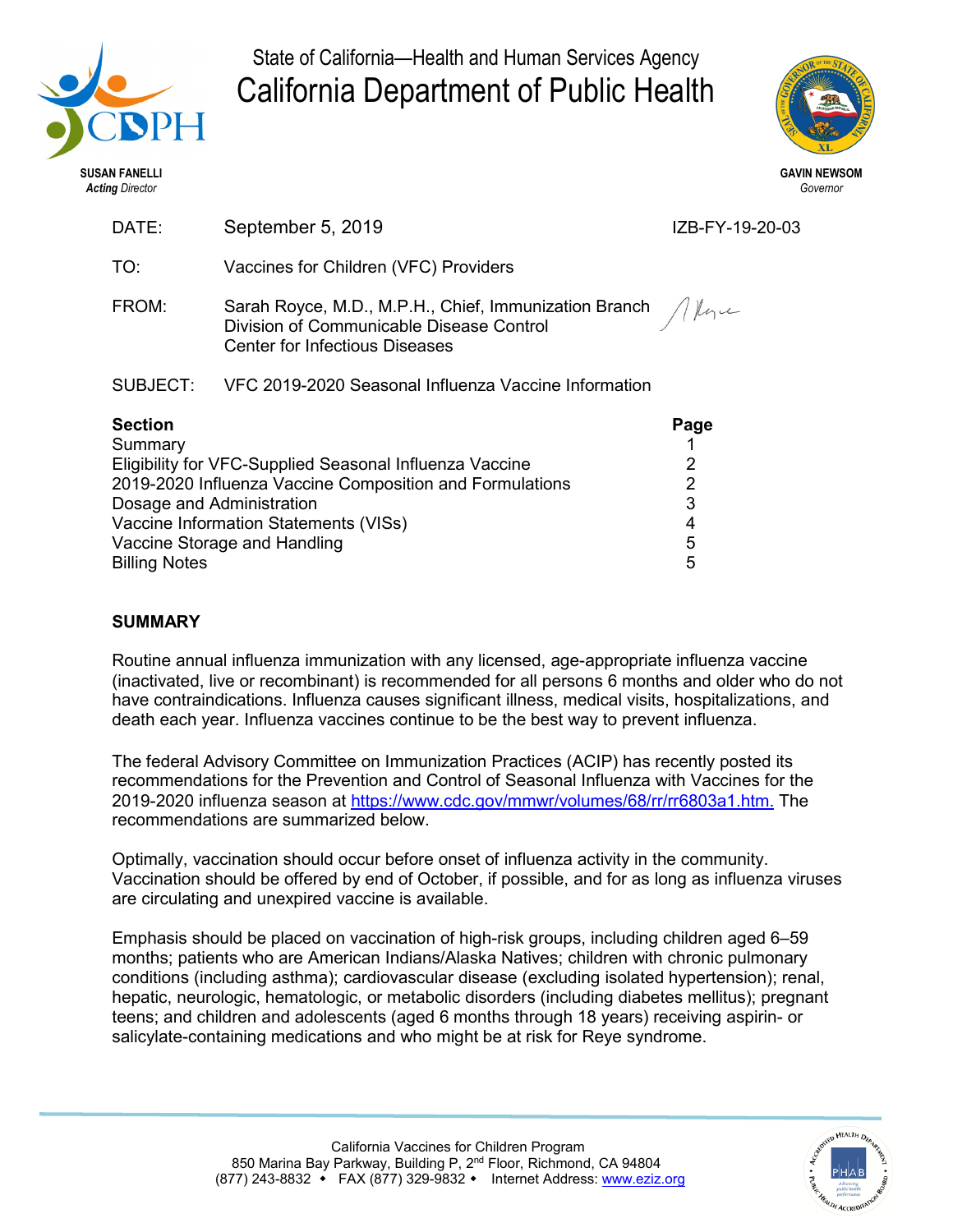VFC 2019-2020 Seasonal Influenza Vaccine Information September 5, 2019 Page 2 of 6

Children younger than 9 years of age who have not been previously immunized with at least two doses of influenza vaccine before July 1, 2019 need two doses of influenza vaccine this season for optimal protection. All children aged 6 months through 8 years who are recommended for two doses should receive their first dose as soon as possible after vaccine becomes available; these children should receive the second dose 4 weeks or more after the first dose.

We encourage your practice to implement strategies to achieve high influenza vaccination coverage rates of your patients and decrease missed opportunities for vaccination. This may include plans to remind patients to come in for their annual influenza vaccination and mechanisms to track patients who will be due for a second dose. Please refer to the recent VFC Program letter, ["Planning for the 2019-2020 VFC Flu Season,](http://eziz.org/assets/docs/2019Sept20192020FluPlanningLetter.pdf)" for additional strategies.

## **ELIGIBILITY FOR VFC-SUPPLIED SEASONAL INFLUENZA VACCINE**

All VFC-eligible children aged 6 months through 18 years of age in your practice should be vaccinated according to ACIP recommendations.

VFC-supplied seasonal influenza vaccine can be administered only to VFC-eligible children. As with all other VFC-supplied vaccines, influenza vaccine doses:

- Can be used only for VFC-eligible children.
- CANNOT be used for privately insured children or adult patients 19 years of age and older under any circumstance; this may constitute fraud or abuse of VFC-supplied vaccines.
- Doses may be administered to underinsured children ONLY at a Federally Qualified Health Center or Rural Health Center.

## **2019-2020 INFLUENZA VACCINE COMPOSITION AND FORMULATIONS**

For the 2019-2020 influenza season, the California VFC Program is offering only quadrivalent, inactivated influenza vaccines representing the following strains:

- A/Brisbane/02/2018 (H1N1)pdm09-like virus\*
- A/Kansas/14/2017 (H3N2)-like virus\*
- B/Colorado/06/2017-like virus (B/Victoria/2/87 lineage)
- B/Phuket/3073/2013-like virus (B/Yamagata/16/88 lineage).

\*change in strain from the 2018-19 formulation

VFC Program products for the 2019-2020 influenza season include:

| <b>Products</b>                                       | Dose Volume        | Minimum Age in California  | <b>CPT</b> |
|-------------------------------------------------------|--------------------|----------------------------|------------|
| Fluarix <sup>®</sup> pre-filled syringes              | 0.5 mL at all ages | 6 months                   | 90686      |
| FluLaval <sup>®</sup> pre-filled syringes             | 0.5 mL at all ages | 6 months                   | 90686      |
| Fluzone <sup>®</sup> pre-filled syringes              | 0.5 mL at all ages | 6 months                   | 90686      |
| FluLaval <sup>®</sup> Multi-dose vial                 | $0.5$ mL           | 3 years; and not pregnant* | 90688      |
| Fluzone <sup>®</sup> Multi-dose vial                  | $0.5$ mL           | 3 years; and not pregnant* | 90688      |
| Flucelvax <sup>®</sup> pre-filled syringes            | $0.5$ mL           | 4 years                    | 90674      |
| FluMist <sup>®</sup> pre-filled syringes <sup>^</sup> | $0.2$ mL           | 2 years; and not pregnant* | 90672      |

\*According to [California law,](http://www.leginfo.ca.gov/pub/03-04/bill/asm/ab_2901-2950/ab_2943_bill_20040928_chaptered.html) pregnant women or children younger than 3 years old may only receive vaccine doses that contain no more than trace levels of mercury [Health and Safety (H&S) Code Section 124172, Chapter 837, Statutes of 2004 (AB 2943, Pavley)]**. Multi-dose**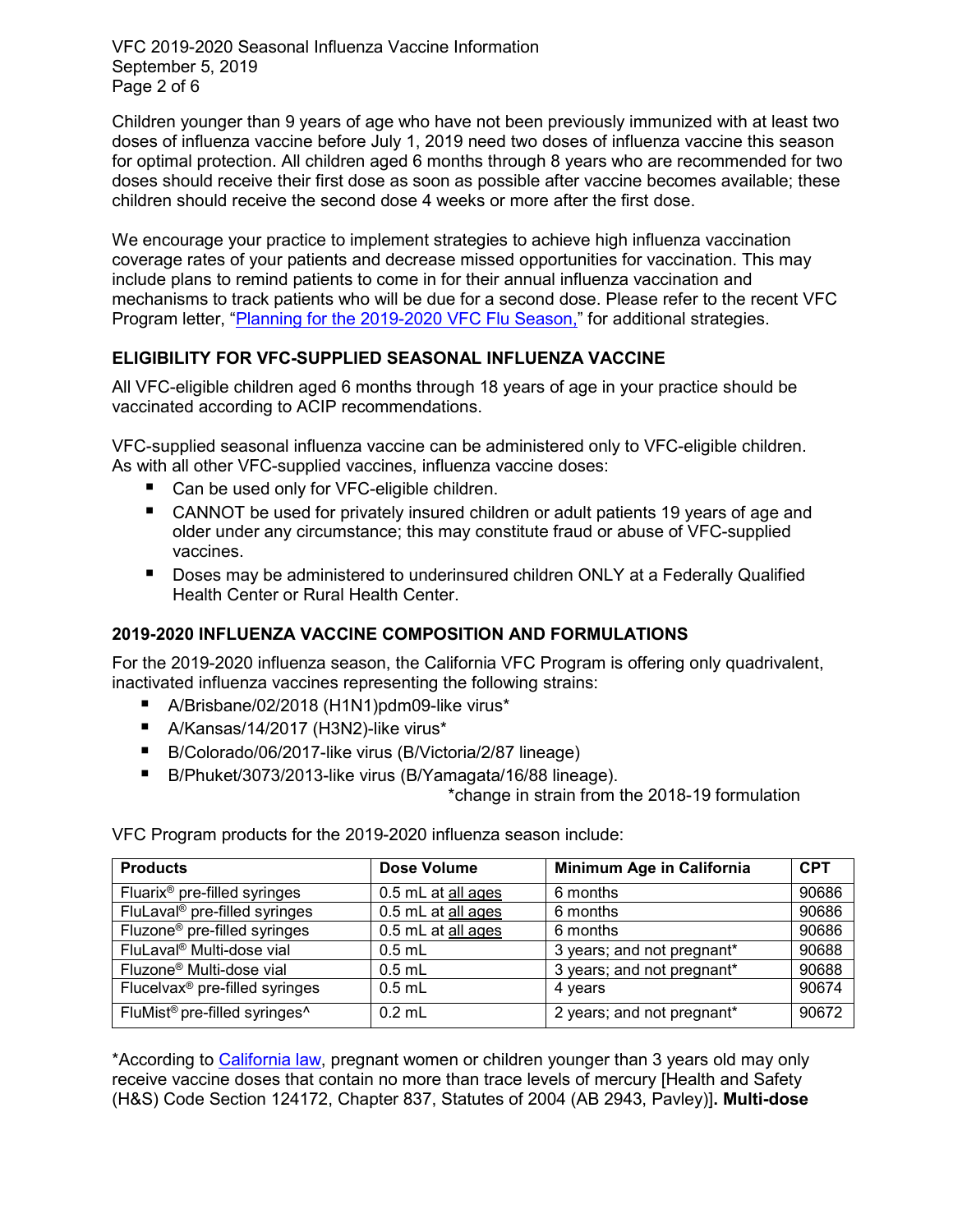VFC 2019-2020 Seasonal Influenza Vaccine Information September 5, 2019 Page 3 of 6

**vials of influenza vaccine currently exceed the legal limit of mercury content and should not be used in these groups.** VFC preservative-free influenza VFC vaccine formulations should be used for administration to VFC-eligible children younger than 3 years of age and pregnant teens younger than 19 years of age.

^ Limited supply available primarily to school-based influenza vaccination efforts.

More information on VFC influenza vaccines offered for 2019-2020 is available in the Food and Drug Administration (FDA) information and ACIP recommendations.

## **DOSAGE AND ADMINISTRATION**

The dosage of most VFC influenza vaccines this season regardless of age is 0.50 mL. The dosage for children 2 years of age and older for FluMist is 0.20 mL.

The dosage for children 6 to 35 months for some formulations available for private purchase but NOT from VFC (Afluria® and Fluzone® Pediatric formulation) is 0.25 ml. **Please note that while Fluzone**® **is available for private purchase in two options (0.25 mL and 0.50 mL) for children 6 to 35 months, only the 0.5 mL formulation is available from VFC; the 5mL Multi-dose vial Fluzone formulation in the VFC program is only for children 3 years of age and older. Care should be taken to administer the correct dose. Avoid errors by double-checking doses and administering the entire syringe contents of the ageappropriate formulation**.

The vaccine syringe or vial should be shaken well before administration. Vaccine should be inspected visually for particulate matter and discoloration prior to administration. If either of these conditions exists, the vaccine should not be administered.

When administering vaccines, please:

- **DO NOT** access more than one dose from a single-dose vial
- **DO NOT** use half of a 0.5 ml syringe for infants 6-35 months of age and waste the rest
- **DO NOT** split a 0.5 ml syringe into two 0.25 ml doses for ages 6-35 months
- **DO NOT** combine two doses of 0.25 mL to make a 0.5 ml dose
- **DO NOT** administer two doses of 0.25 mL to a patient to make a 0.5 mL dose

Inactivated influenza vaccine should be administered intramuscularly in the anterolateral aspect of the thigh for infants and young children. Older children and adults should be vaccinated in the deltoid muscle.

### **Vaccine Type**

If more than one type of vaccine is appropriate and available for a specific person, ACIP does not express a preference for use of any particular vaccine product over another. An ageappropriate vaccine formulation should be used. Providers should not delay vaccination to procure a specific vaccine preparation.

# **Number of doses of 2019-2020 seasonal influenza vaccine by age**

Children 9 years and older: One dose.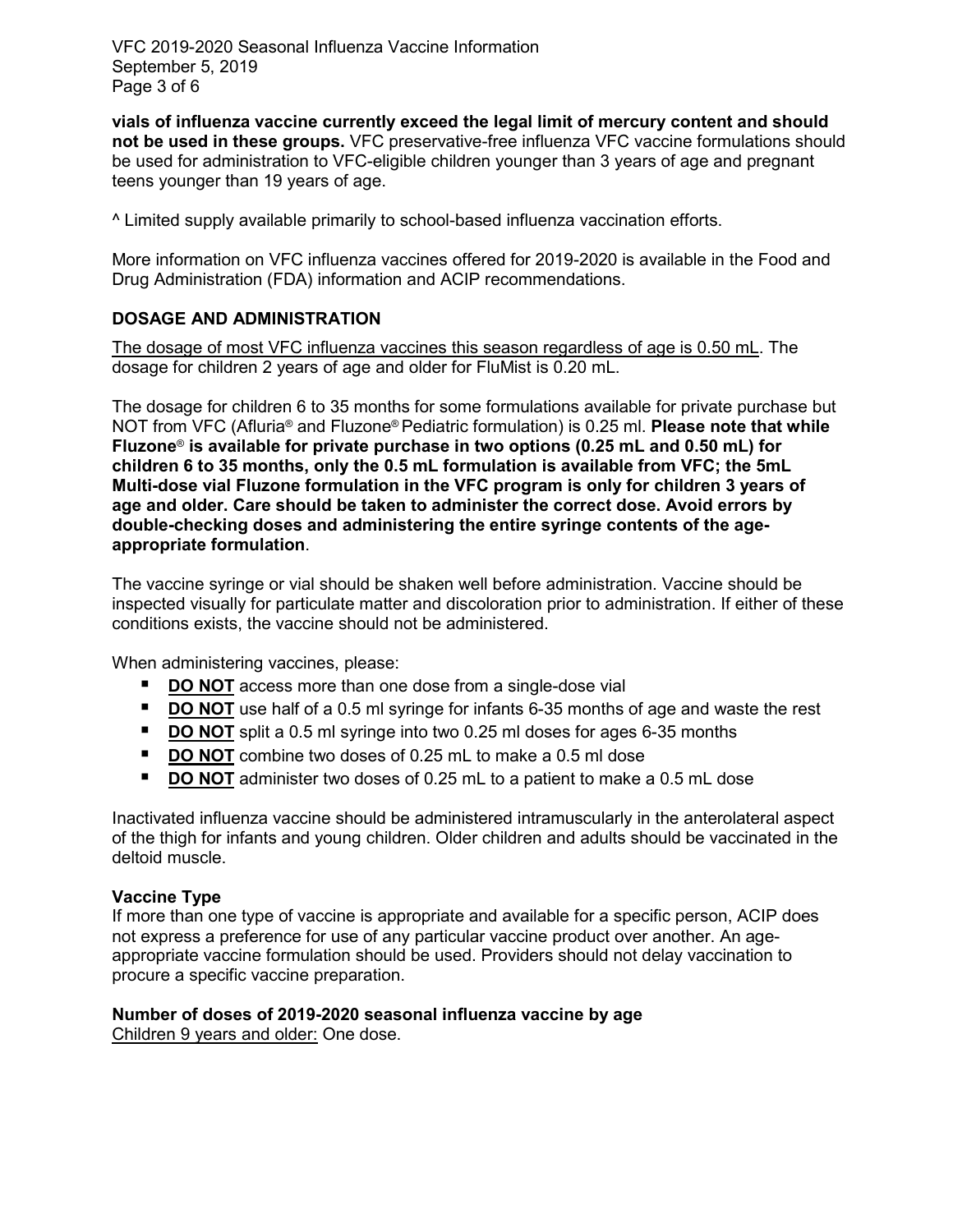## Children 6 months through 8 years of age:



From: <https://www.cdc.gov/mmwr/volumes/68/rr/rr6803a1.htm>

# **Current ACIP Recommendations for Persons with Egg Allergy**

- Providers should consider observing all patients for 15 minutes after vaccination to decrease the risk for injury if syncope occurs.
- Persons with a history of severe allergic reaction to egg (i.e., any symptom other than hives) should be vaccinated with any licensed and recommended influenza vaccine (for the patient's age and health status) in an inpatient or outpatient medical setting (including but not necessarily limited to hospitals, clinics, health departments, and physician offices), under the supervision of a health care provider who is able to recognize and manage severe allergic conditions.
- Persons with a history of egg allergy who have experienced only hives after egg exposure should continue to receive influenza vaccine (i.e., any age-appropriate IIV or RIV3) that is otherwise appropriate for the recipient's age and health status.
- For more details, please see<https://www.cdc.gov/mmwr/volumes/68/rr/rr6803a1.htm>

# **Reporting of Suspected Vaccine Reactions or Errors**

Providers should report suspected reactions to influenza vaccines or any other vaccine to the Vaccine Adverse Events Reporting System (VAERS) at 800-822-7967 (toll-free) or [http://vaers.hhs.gov.](http://vaers.hhs.gov/)

Providers are encouraged to report any vaccine administration errors to the National Vaccine Errors Reporting Program (VERP) at [http://verp.ismp.org/.](http://verp.ismp.org/) Examples of potential errors include administering half the content of a pre-filled syringe dose to a 1 year old, or a vaccine licensed only for adults 65 years and older to an 8 year old. In their reports, providers may make recommendations for error prevention. This surveillance program aims to prevent future errors.

# **VACCINE INFORMATION STATEMENTS (VISs)**

The [inactivated influenza Vaccine Information Statement](http://www.cdc.gov/vaccines/hcp/vis/vis-statements/flu.pdf) must be provided to a parent or guardian before the child receives each dose of influenza vaccine. Each time a VIS is provided the following information must be included in each patient's permanent medical record:

- (1) Edition date of the current Vaccine Information Statement that was provided.
- (2) Date that the VIS was provided.

Copies of the latest influenza VISs are attached. There has been no change in the VIS since last season. The current inactivated influenza vaccine VIS version date is 8/15/2019.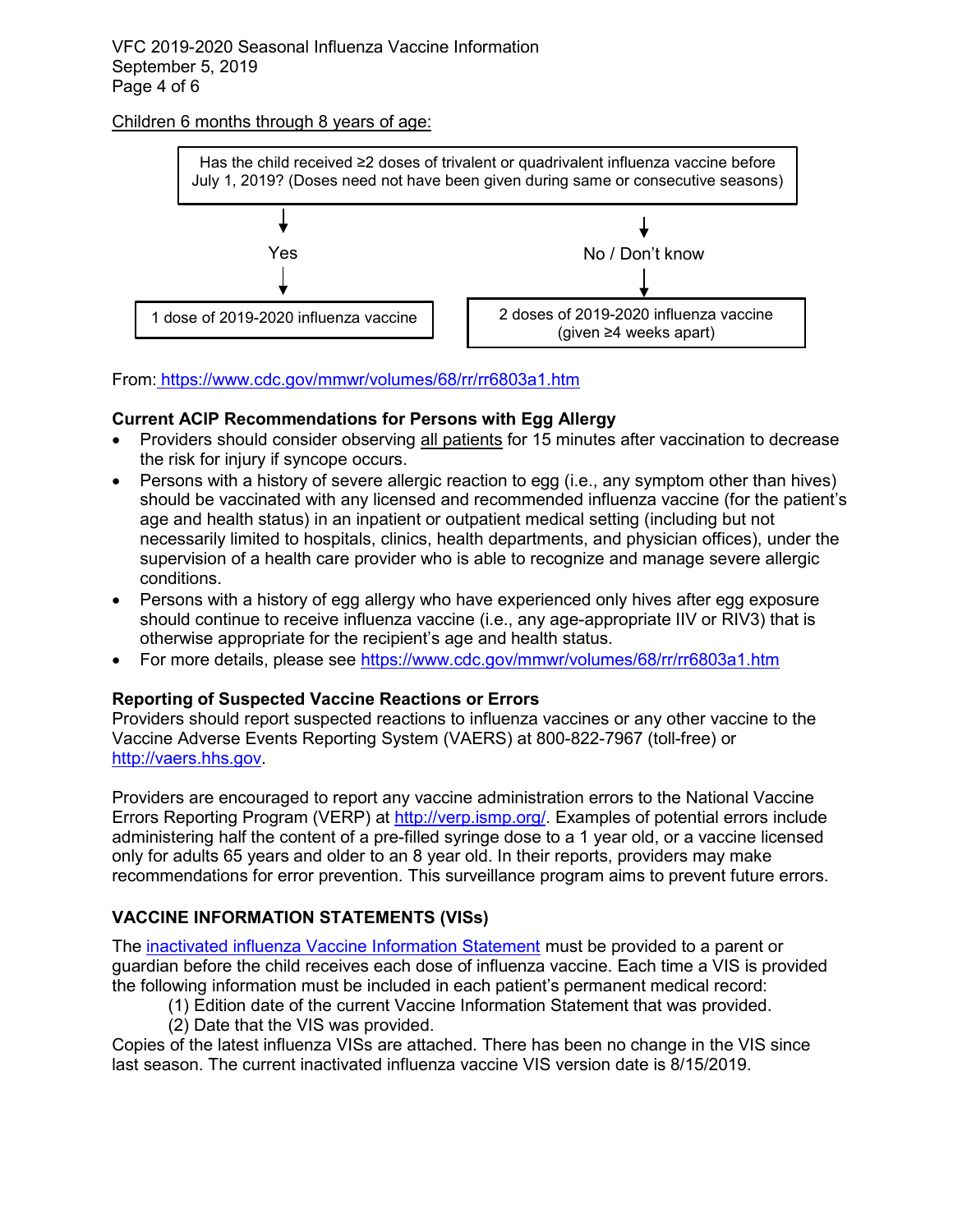VFC 2019-2020 Seasonal Influenza Vaccine Information September 5, 2019 Page 5 of 6

## **VACCINE STORAGE AND HANDLING**

Influenza vaccines must be stored at a temperature range of 36°F to 46°F (2°C to 8°C). Vaccine doses deemed spoiled due to exposure to out-of-range temperatures may not be readily replaced.

Do not freeze or expose vaccines to out-of-range temperatures. Vaccine that has been frozen or deemed non-viable by a vaccine manufacturer may not be used and should be returned to the VFC program according to established guidelines.

Single-dose vials should not be accessed for more than one dose.

Multiple-dose vials should be returned to recommended storage conditions between uses.

Vaccines should not be used after the expiration date on the label. "Beyond-use-date" (manufacturer-specified days for use once a multi-dose vial stopper has been punctured) differs for some influenza vaccine products. Please carefully refer to the package insert of any multidose vaccine products your clinic may be receiving this reason.

### **BILLING NOTES**

### **Child Health and Disability Prevention Program (CHDP)**

Please refer to relevant [CHDP Provider Information Notices](http://www.dhcs.ca.gov/services/chdp/Pages/CHDPPLPIN.aspx) on influenza vaccines and any relevant Medi-Cal Bulletin Newsflashes.

In addition, CHDP providers with additional questions are advised to contact their [County CHDP](http://www.dhcs.ca.gov/services/chdp/Pages/CountyOffices.aspx)  [Program](http://www.dhcs.ca.gov/services/chdp/Pages/CountyOffices.aspx) at [http://www.dhcs.ca.gov/services/chdp/Pages/CountyOffices.aspx.](http://www.dhcs.ca.gov/services/chdp/Pages/CountyOffices.aspx)

### **Medi-Cal Managed Care**

Please contact the specific Medi-Cal managed care health plan for information on immunization billing and reimbursement.

### **Medi-Cal Fee for Service (FFS)**

To bill Medi-Cal for administration of VFC-supplied influenza vaccines, use the appropriate CPT-4 code followed by the "-SL" modifier. Providers will be reimbursed only for the administration fee when using VFC vaccines.

For specific information and details on Medi-Cal billing, please refer to the Medi-Cal provider [manual](http://files.medi-cal.ca.gov/pubsdoco/Manuals_menu.asp) on VFC. Providers with questions on Medi-Cal billing policies and procedures and Provider manual information may call the [Telephone Service Center \(TSC\)](http://files.medi-cal.ca.gov/pubsdoco/contact/services.asp) at 1-800-541-5555.

**CPT Codes (Quadrivalent VFC Influenza Vaccine) – See Table on Page 3** A complete list of influenza vaccine products and CPT codes may be found at [http://www2a.cdc.gov/vaccines/IIS/IISStandards/vaccines.asp?rpt=cpt.](http://www2a.cdc.gov/vaccines/IIS/IISStandards/vaccines.asp?rpt=cpt)

### **QUESTIONS?**

If you have any questions, please contact your VFC Field Representative, or call the VFC Program at 877-243-8832 (877-2GET-VFC), or visit [www.eziz.org.](http://www.eziz.org/)